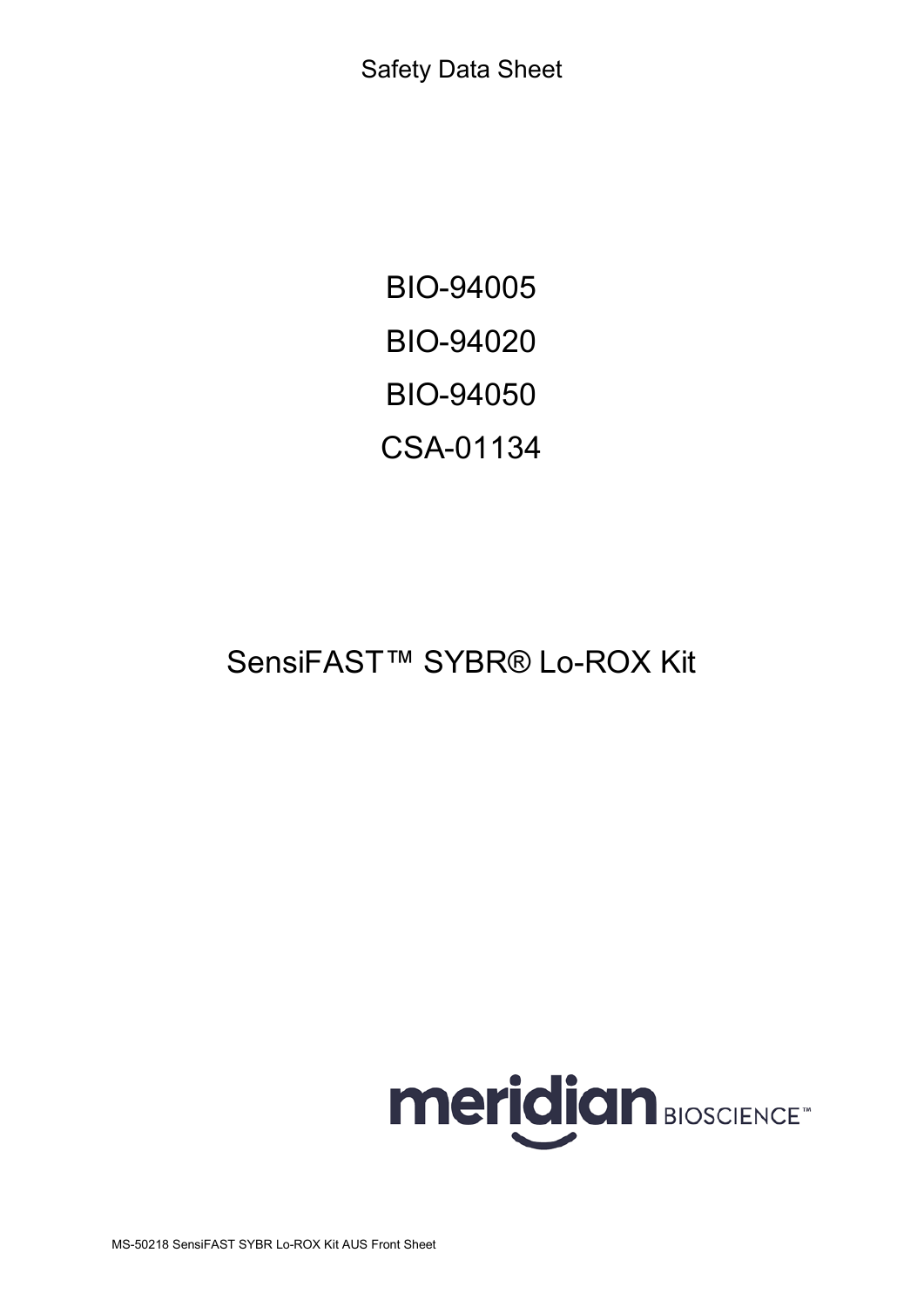

# **Safety Data Sheet**

according to Regulation (EC) No. 1907/2006 (REACH) with its amendment Regulation (EU) 2015/830 Date of original issue: 18/02/2019 Current revision: 09/11/2020 Version 2.0 Supersedes: 27/07/2020 Version 1.1

|       | SECTION 1: Identification of the substance/mixture and of the company/undertaking |                                                                  |  |
|-------|-----------------------------------------------------------------------------------|------------------------------------------------------------------|--|
| 1.1   | <b>Product identifier</b>                                                         |                                                                  |  |
|       | Product form:                                                                     | Mixture                                                          |  |
|       | Product name:                                                                     | 2x SensiFAST™ SYBR® Lo-ROX Mix                                   |  |
|       | CAS No.:                                                                          | N/A                                                              |  |
|       | EC No.:                                                                           | N/A                                                              |  |
|       | <b>REACH No.:</b>                                                                 | A registration number is not available for this substance as the |  |
|       |                                                                                   | substance or its uses are exempted from registration, the annual |  |
|       |                                                                                   | tonnage does not require a registration or the registration is   |  |
|       |                                                                                   | envisaged for a later registration deadline.                     |  |
| $1.2$ | Relevant identified uses of the substance or mixture and uses advised against     |                                                                  |  |
|       | <b>Relevant identified uses:</b>                                                  | Product for analytical use                                       |  |
|       | Uses advised against:                                                             | Not described                                                    |  |
| $1.3$ | Details of the supplier of the safety data sheet                                  |                                                                  |  |
|       | Bioline (Aust) Pty Ltd, part of Meridian Bioscience                               |                                                                  |  |
|       | Suite 111, National Innovation Centre Building                                    | Phone: +61 (0)2 9209 4180                                        |  |
|       | Australian Technology Park                                                        | Fax: +61 (0)2 9209 4763                                          |  |
|       | Eveleigh NSW 2015                                                                 | E-mail: mbi.tech@meridianlifescience.com                         |  |
|       | Australia                                                                         |                                                                  |  |
| 1.4   | <b>Emergency telephone number</b>                                                 |                                                                  |  |
|       | Emergency number:                                                                 | +61 2 8014 4558 - English speaking (24 hours, 7 days)            |  |
|       |                                                                                   | 18000 74234 - Toll free access from Australia, English speaking  |  |
|       |                                                                                   | (24 hours, 7 days)                                               |  |
|       | Contact:                                                                          | CareChem 24                                                      |  |
|       | <b>SECTION 2: Hazards identification</b>                                          |                                                                  |  |
| 2.1   | <b>Classification of the substance or mixture</b>                                 |                                                                  |  |
|       | 2x SensiFAST™ SYBR® Lo-ROX Mix                                                    |                                                                  |  |
|       | Classification according to Regulation (EC) No 1272/2008                          |                                                                  |  |
|       | Acute aquatic toxicity (Category 3), H402                                         |                                                                  |  |
|       | Chronic aquatic toxicity (Category 3), H412                                       |                                                                  |  |
| 2.2   | <b>Label elements</b>                                                             |                                                                  |  |
|       | 2x SensiFAST™ SYBR® Lo-ROX Mix                                                    |                                                                  |  |
|       | Labelling according Regulation (EC) No 1272/2008                                  |                                                                  |  |
|       | GHS Pictogram:<br>None<br>Signal word:<br>None                                    |                                                                  |  |
|       | Hazard Statements (CLP)                                                           | Precautionary Statements (CLP)                                   |  |
|       | H402 - Harmful to aquatic life                                                    | None                                                             |  |
|       | H412 - Harmful to aquatic life with long lasting effects                          |                                                                  |  |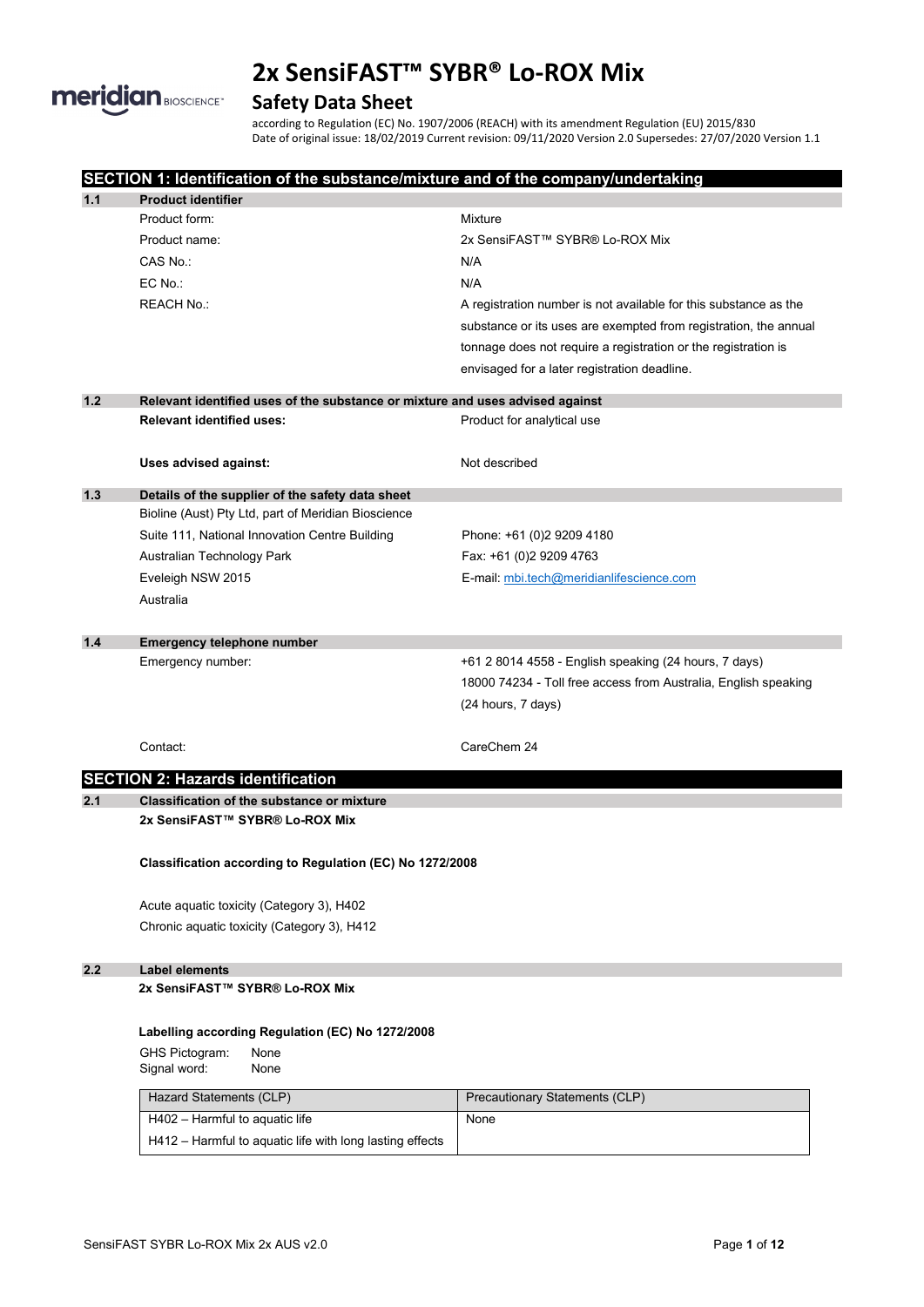

# **Safety Data Sheet**

according to Regulation (EC) No. 1907/2006 (REACH) with its amendment Regulation (EU) 2015/830 Date of original issue: 18/02/2019 Current revision: 09/11/2020 Version 2.0 Supersedes: 27/07/2020 Version 1.1

## **2.3 Other hazards**

#### **Possible hazards from physicochemical properties:**

Some hazards associated with individual components of this mixture are not relevant because the substances are present in concentrations below the GHS cut-off levels, change of physical state or because the mixture/ solution is buffered to pH 4-9 (see GHS Directive 1272/2008/EC Annex I, chapter 3.2.3.1.2.).

This substance/mixture contains no components considered to be either persistent, bioaccumulative and toxic (PBT), or very persistent and very bioaccumulative (vPvB) at levels of 0.1% or higher.

#### **SECTION 3: Composition/information on ingredients**

# **3.1/3.2 Substance or Mixture**

#### **2x SensiFAST™ SYBR® Lo-ROX Mix**

| Name, synonyms and        | Product Identifier                        | Composition | Classification according to  |
|---------------------------|-------------------------------------------|-------------|------------------------------|
| formulae                  |                                           |             | Regulation (EC) No.          |
|                           |                                           |             | 1272/2008 (CLP)              |
| $t-$                      | (CAS No.) 9002-93-1                       | ≤0.02%      | Acute Tox. 4; Skin Irrit. 2; |
| Octylphenoxypolyethoxyet  | (EC No.) 618-344-0                        |             | Eye Dam. 1; Aquatic          |
| hanol $4-(1,1,3,3-$       |                                           |             | Acute 1; Aquatic Chronic     |
| Tetramethylbutyl)phenylpo | p-tertiary-Octylphenoxy polyethyl alcohol |             | 1; H302, H315, H318,         |
| lyethylene glycol         | Included in the Candidate List of         |             | H400, H410 M-Factor -        |
| Polyethylene glycol tert- | Substances of Very High Concern (SVHC)    |             | Aquatic Acute: 10 -          |
| octylphenyl ether.        | according to Regulation (EC) No.          |             | Aquatic Chronic: 10          |
| (C2H4O)nC14H22O           | 1907/2006 (REACH)                         |             |                              |
| Glycerol,                 | (CAS No.) 56-81-5                         | ≤5%         | Not a hazardous              |
| 1,2,3-Propanetriol        | (EC No.) 200-289-5                        |             | substance or mixture         |
| Glycerin                  |                                           |             |                              |
| C3H8O3                    |                                           |             |                              |

#### **3.3 Remarks**

List of H, EUR and P phrases: see section 16

## **SECTION 4: First aid measures**

#### **4.1 Description of first aid measures**

| First-aid measures general            | If necessary consult a physician. Show this safety data sheet to the medical<br>professional in attendance.                          |
|---------------------------------------|--------------------------------------------------------------------------------------------------------------------------------------|
| First-aid measures after inhalation   | Remove to fresh air, keep the patient warm and provide resuscitation if<br>necessary. If symptoms develop, obtain medical attention. |
| First-aid measures after skin contact | Remove contaminated clothing. Rinse the affected skin or mucous<br>membrane thoroughly under running water. (If possible) use soap.  |
| First-aid measures after eye contact  | After contact with the eyes rinse thoroughly with plenty of water for at least<br>15 minutes with the eyelid wide open.              |
| First-aid measures after ingestion    | Do NOT induce vomiting. Never give anything by mouth to an unconscious<br>person. Rinse mouth and drink plenty of water.             |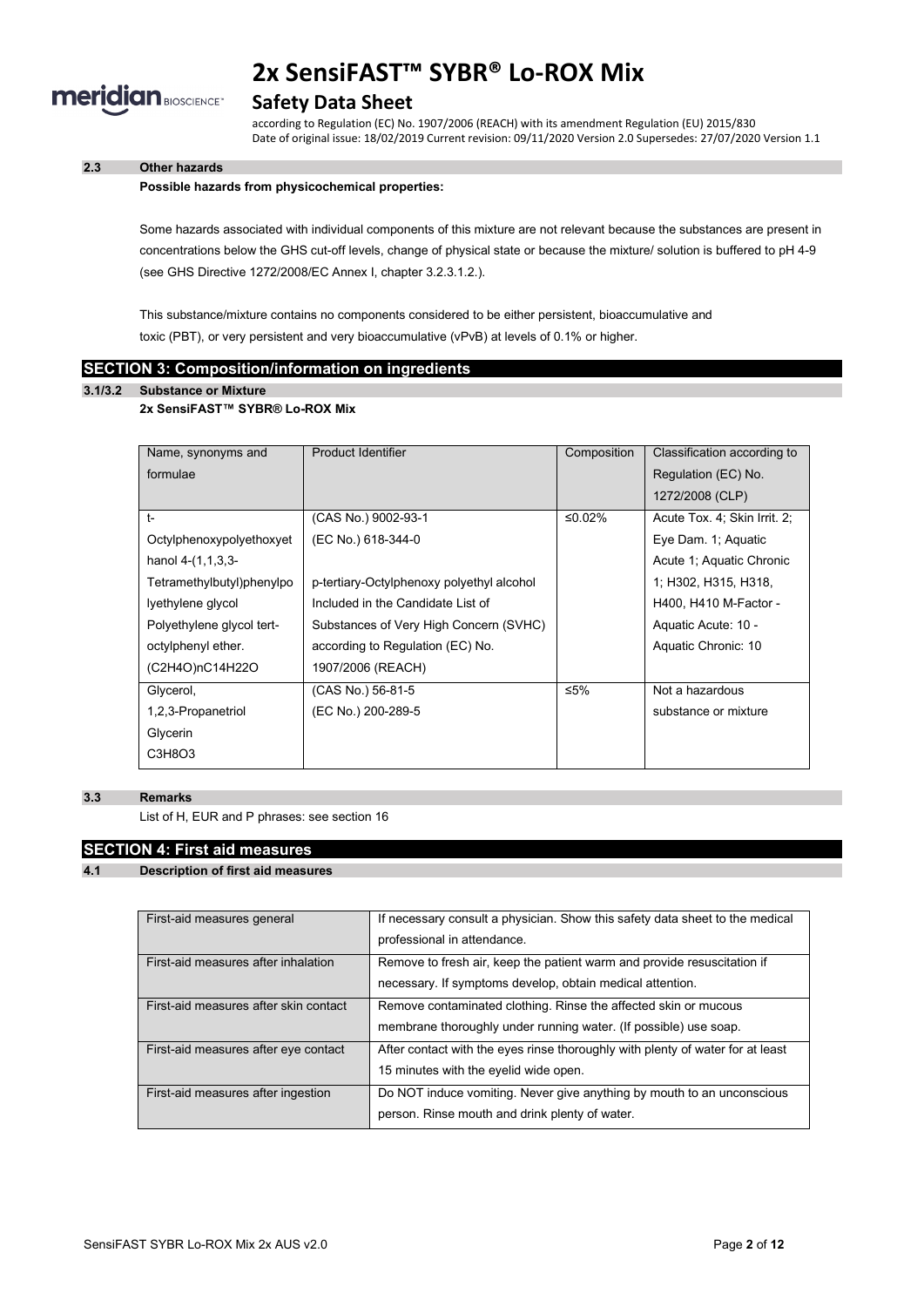

# **Safety Data Sheet**

according to Regulation (EC) No. 1907/2006 (REACH) with its amendment Regulation (EU) 2015/830 Date of original issue: 18/02/2019 Current revision: 09/11/2020 Version 2.0 Supersedes: 27/07/2020 Version 1.1

### **4.2 Most important symptoms and effects, both acute and delayed**

The most important known symptoms and effects are described in the labelling section 2.2 and/or in section 11 Not expected to present a significant hazard under anticipated conditions of normal use. May cause slight irritation to eyes.

#### **4.3 Indication of any immediate medical attention and special treatment needed**

No additional recommendations.

# **SECTION 5: Firefighting measures**

#### **5.1 Extinguishing media**

Fire extinguishers appropriate to the fire classification, and, if applicable, a fire blanket must be available in a prominent location in the work area.

| Suitable extinguishing media   | All extinguishers like FOAM, WATER SPRAY, DRY POWDER, CARBON |
|--------------------------------|--------------------------------------------------------------|
|                                | DIOXIDE can be used.                                         |
| Unsuitable extinguishing media | None known.                                                  |

#### **5.2 Special hazards arising from the substance or mixture**

| Fire Hazard                         | Not flammable.                                                            |
|-------------------------------------|---------------------------------------------------------------------------|
| Hazardous decomposition products in | Carbon oxides, Nitrogen oxides, Hydrogen chloride gas, Phosphorus oxides, |
| case of fire                        | Potassium oxides, Magnesium oxide, Sulphur oxides, Hydrogen sulfide gas,  |
|                                     | Lithium oxides.                                                           |

#### **5.3 Advice for firefighters**

| Firefighting instructions      | Product package burns like paper or plastic.                                   |
|--------------------------------|--------------------------------------------------------------------------------|
|                                | Spray any vapours released with water.                                         |
|                                | Retain fire water where possible.                                              |
| Protection during firefighting | Protective breathing apparatus, independent of the ambient air (isolated       |
|                                | equipment), and sealed protective clothing is necessary in the event of large- |
|                                | scale formation of toxic substances.                                           |

#### **5.4 Additional Information**

None.

## **SECTION 6: Accidental release measures**

#### **6.1 Personal precautions, protective equipment and emergency procedures**

| Evacuate unnecessary personnel.<br>For non-emergency personnel |                                                                            |  |
|----------------------------------------------------------------|----------------------------------------------------------------------------|--|
|                                                                | Avoid breathing vapours, mist or gas.                                      |  |
|                                                                | Avoid contact with skin, eyes and clothing.                                |  |
|                                                                | Regular staff training is necessary, indicating hazards and precautions on |  |
|                                                                | the basis of operating instructions.                                       |  |
|                                                                | Restrictions on activity must be observed.                                 |  |
| For emergency responders                                       | Wear suitable protective equipment as defined in section 8.2               |  |
|                                                                | Prevent further leakage or spillage if safe to do so.                      |  |
|                                                                | Avoid release of materials into the environment.                           |  |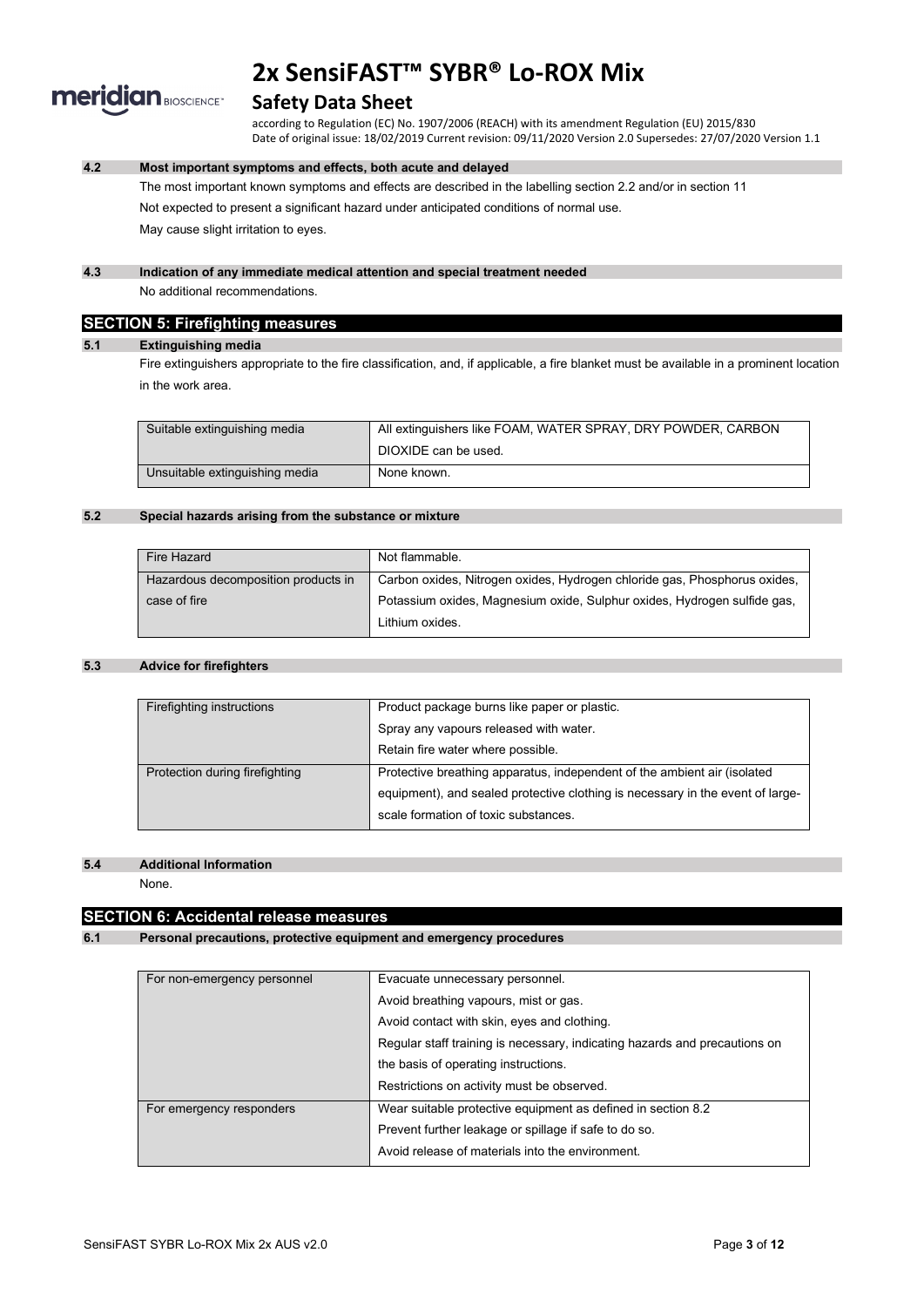

# **Safety Data Sheet**

according to Regulation (EC) No. 1907/2006 (REACH) with its amendment Regulation (EU) 2015/830 Date of original issue: 18/02/2019 Current revision: 09/11/2020 Version 2.0 Supersedes: 27/07/2020 Version 1.1

### **6.2 Environmental precautions**

Prevent further leakage or spillage if safe to do so.

Do not let product enter drains.

Discharge into the environment must be avoided.

### **6.3 Methods and material for containment and cleaning up**

| Small Scale release | Make use of general chemical spill kit or other absorbent material.          |
|---------------------|------------------------------------------------------------------------------|
|                     | Clean any contaminated equipment and floors with plenty of water.            |
|                     | Collect small amounts of leaked liquid and dispose via appropriate chemical  |
|                     | waste stream.                                                                |
| Large Scale release | Bind any escaping liquid with inert absorbent material (sand, vermiculite or |
|                     | similar).                                                                    |
|                     | Block/ prevent liquid entering any open drain.                               |
|                     | Collect contaminated materials and dispose in accordance to local            |
|                     | regulations for the disposal of hazardous chemicals.                         |

#### **6.4 Reference to other sections**

SECTION 5.4: Additional fire precautions. SECTION 8: Exposure controls/personal protection. SECTION 13: Disposal considerations.

# **SECTION 7: Handling and storage**

## **7.1 Precautions for safe handling**

| Precautions for safe handling | Handling in accordance with the instructions supplied with the product.<br>Provide adequate ventilation. |  |
|-------------------------------|----------------------------------------------------------------------------------------------------------|--|
|                               | Avoid breathing vapours, mist or gas.                                                                    |  |
|                               | Avoid contact with skin, eyes and clothing.                                                              |  |
| Hygiene measures              | Handle in accordance with good industrial hygiene and safety practice.                                   |  |
|                               | Take off contaminated clothing and wash before reuse.                                                    |  |
|                               | Wash hands and other exposed areas with mild soap and water before                                       |  |
|                               | eating, drinking or smoking and when leaving work.                                                       |  |

#### **7.2 Conditions for safe storage, including any incompatibilities**

| Storage conditions     | Keep only in the original container.                                    |
|------------------------|-------------------------------------------------------------------------|
|                        | Store in a cool well ventilated place out of direct sunlight.           |
|                        | Keep container closed when not in use.                                  |
|                        | Hygroscopic.                                                            |
| Incompatible materials | Store separately from: Bases, Oxidizing agents, Reducing agents, Alkali |
|                        | metals, Strong acids, Acid chlorides, Phosphorus halides.               |

### **7.3 Specific end use(s)**

Apart from the uses mentioned in section 1.2 no other specific uses are stipulated.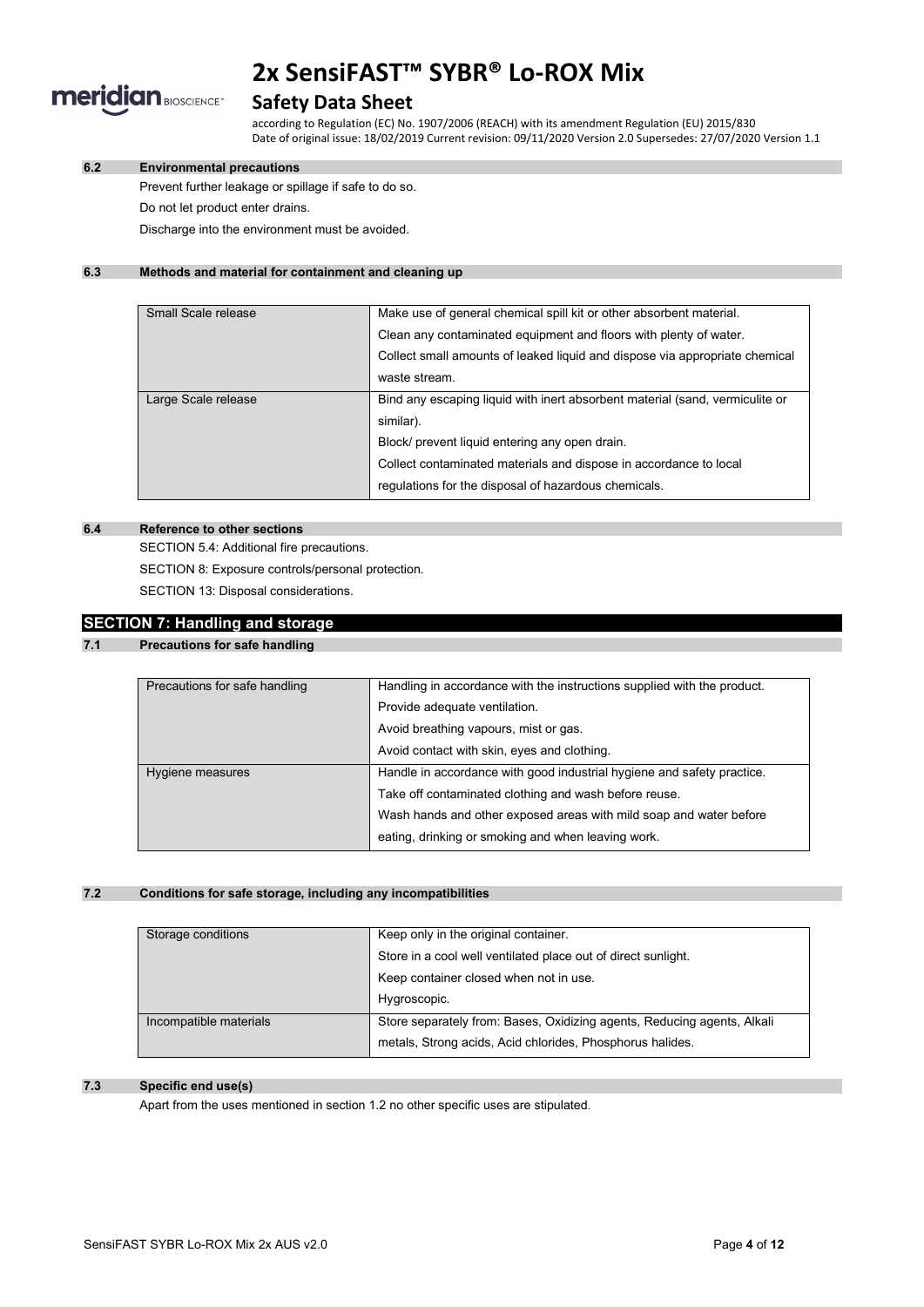

# **Safety Data Sheet**

according to Regulation (EC) No. 1907/2006 (REACH) with its amendment Regulation (EU) 2015/830 Date of original issue: 18/02/2019 Current revision: 09/11/2020 Version 2.0 Supersedes: 27/07/2020 Version 1.1

## **SECTION 8: Exposure controls/personal protection**

#### **8.1 Control parameters**

| Glycerol                                                                        |                               |                                                                    |  |
|---------------------------------------------------------------------------------|-------------------------------|--------------------------------------------------------------------|--|
| Australia. Workplace<br><b>Exposure Standards for</b><br>Airborne Contaminants. | WEL TWA (mg/m <sup>3</sup> )  | 10 mg/ $m3$                                                        |  |
| Australia. Workplace<br><b>Exposure Standards for</b><br>Airborne Contaminants. | WEL TWA (ppm)                 | N/A                                                                |  |
| Australia. Workplace<br><b>Exposure Standards for</b><br>Airborne Contaminants. | WEL STEL (mg/m <sup>3</sup> ) | N/A                                                                |  |
| Australia. Workplace<br><b>Exposure Standards for</b><br>Airborne Contaminants. | WEL STEL (ppm)                | N/A                                                                |  |
| Australia. Workplace                                                            | Remark (WEL)                  | This value is for inhalable dust containing                        |  |
| <b>Exposure Standards for</b><br>Airborne Contaminants.                         |                               | no asbestos and < 1% crystalline silica.                           |  |
| 4-(1,1,3,3-Tetramethylbutyl)phenyl polyethylene glycol                          |                               |                                                                    |  |
| Australia. Workplace<br><b>Exposure Standards for</b><br>Airborne Contaminants. | WEL TWA (mg/m <sup>3</sup> )  | N/A                                                                |  |
| Australia. Workplace<br><b>Exposure Standards for</b><br>Airborne Contaminants. | WEL TWA (ppm)                 | N/A                                                                |  |
| Australia. Workplace<br><b>Exposure Standards for</b><br>Airborne Contaminants. | WEL STEL (mg/m <sup>3</sup> ) | N/A                                                                |  |
| Australia. Workplace<br><b>Exposure Standards for</b><br>Airborne Contaminants. | WEL STEL (ppm)                | N/A                                                                |  |
| Australia. Workplace<br><b>Exposure Standards for</b><br>Airborne Contaminants. | Remark (WEL)                  | Contains no substances with occupational<br>exposure limit values. |  |

### **8.2 Exposure controls**

| Appropriate engineering controls: | Good ventilation or extraction system in the room, floor resistant to<br>chemicals and washing facilities available.                                                                                                                                                                                             |
|-----------------------------------|------------------------------------------------------------------------------------------------------------------------------------------------------------------------------------------------------------------------------------------------------------------------------------------------------------------|
| General controls                  | Avoid all unnecessary exposure.<br>Handle in accordance with good industrial hygiene and safety practice.                                                                                                                                                                                                        |
| Respiratory protection            | Respiratory protection not normally required.<br>For nuisance exposures or if risk assessment requires, use type OV/AG (US)<br>or type ABEK (EU EN 14387) respirator cartridges. Use respirators and<br>components tested and approved under appropriate government standards<br>such as NIOSH (US) or CEN (EU). |
| Eye protection                    | Use equipment for eye protection tested and approved under appropriate<br>government standards such as NIOSH (US) or EN166 (EU) with integrated<br>side shields or wrap-around protection.                                                                                                                       |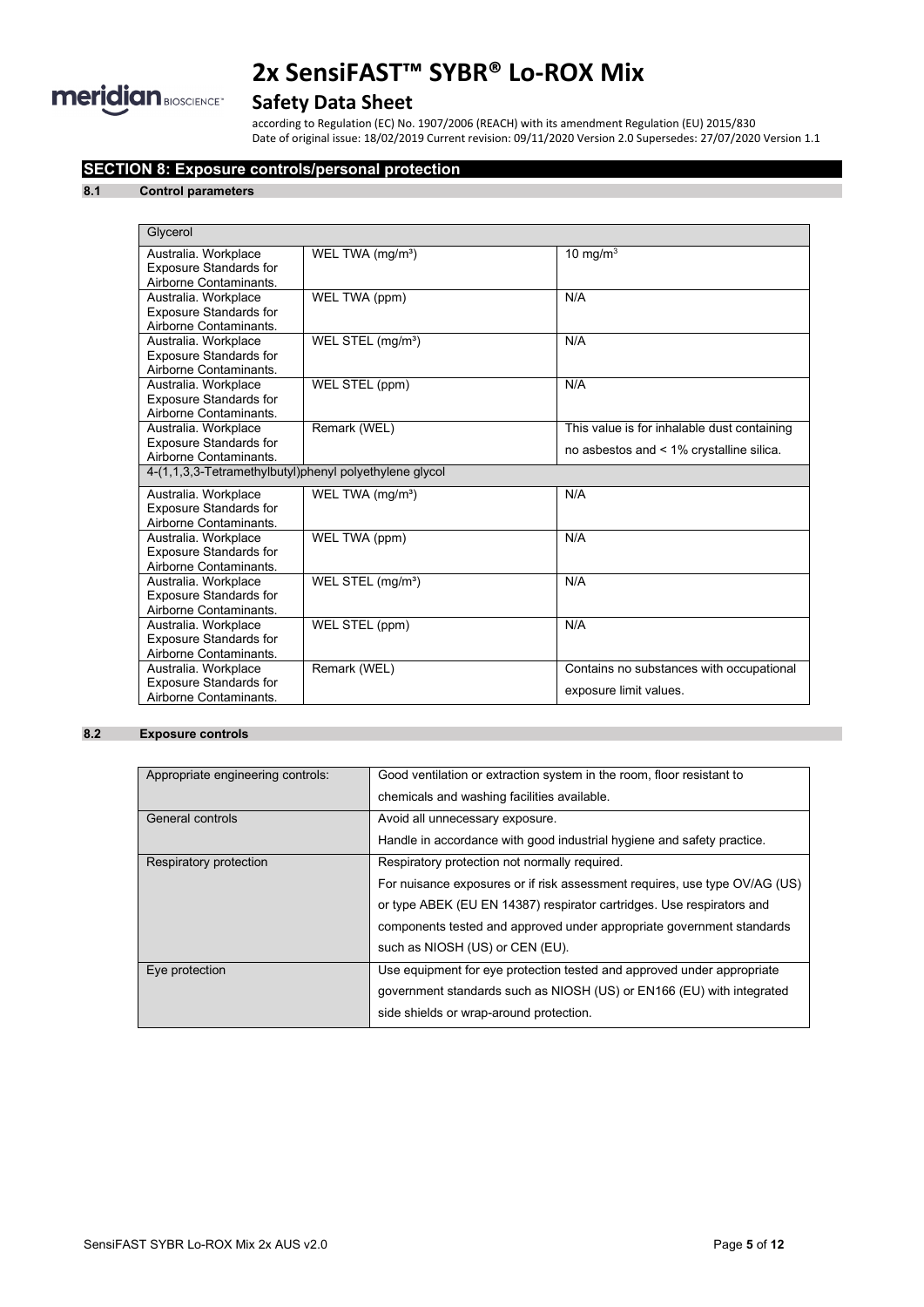

# **Safety Data Sheet**

according to Regulation (EC) No. 1907/2006 (REACH) with its amendment Regulation (EU) 2015/830 Date of original issue: 18/02/2019 Current revision: 09/11/2020 Version 2.0 Supersedes: 27/07/2020 Version 1.1

| Hand protection          | Handle with gloves.                                                           |
|--------------------------|-------------------------------------------------------------------------------|
|                          | Gloves must be inspected prior to use. Use proper glove removal technique     |
|                          | (without touching glove's outer surface) to avoid skin contact with this      |
|                          | product.                                                                      |
|                          | Wear protective gloves that satisfy the specifications of EU Directive        |
|                          | 89/686/EEC and the standard EN374 derived from it.                            |
|                          | Exact breakthrough times to be found through the manufacturer of the          |
|                          | protective gloves and must be observed.                                       |
|                          | Gloves should be removed and replaced if there are any signs of               |
|                          | degradation or breakthrough.                                                  |
|                          |                                                                               |
|                          | If used in solution, or mixed with other substances, and under conditions     |
|                          | which differ from EN374, contact the supplier of the CE approved gloves.      |
| Skin and body protection | Long sleeved protective clothing.                                             |
| Thermal protection       | Not required for normal conditions of use.                                    |
| Other information        | Eating, drinking, smoking, taking snuff and storage of food in work areas and |
|                          | at outdoor workplaces is prohibited. Avoid contact with the skin, eyes and    |
|                          | clothing. Rinse any clothing on which the substance has been spilled, and     |
|                          | soak it in water. Wash hands thoroughly with soap and water when stopping     |
|                          | work and before eating.                                                       |

These recommendations are advisory only and must be evaluated by an industrial hygienist and safety officer familiar with the specific situation of anticipated use by our customers. It should not be construed as offering an approval for any specific use scenario.

# **SECTION 9: Physical and chemical properties**

#### **9.1 Information on basic physical and chemical properties**

| 2x SensiFAST™ SYBR® Lo-ROX Mix              |                           |
|---------------------------------------------|---------------------------|
| Physical state:                             | Liquid                    |
| Colour:                                     | Colourless                |
| Molecular Mass:                             | No data available         |
| Odour:                                      | Odourless                 |
| Odour threshold:                            | No data available         |
| pH:                                         | No data available         |
| Relative evaporation rate (butylacetate=1): | No data available         |
| Melting point:                              | No data available         |
| Freezing point:                             | No data available         |
| Boiling point:                              | No data available         |
| Flash point:                                | No data available         |
| Auto-ignition temperature:                  | No data available         |
| Decomposition temperature:                  | No data available         |
| Flammability (solid, gas):                  | Not applicable            |
| Vapour pressure:                            | No data available         |
| Relative vapour density at 20 °C:           | No data available         |
| Relative density:                           | ~1.0 $g/cm^3$ (Water = 1) |
| Solubility:                                 | No data available         |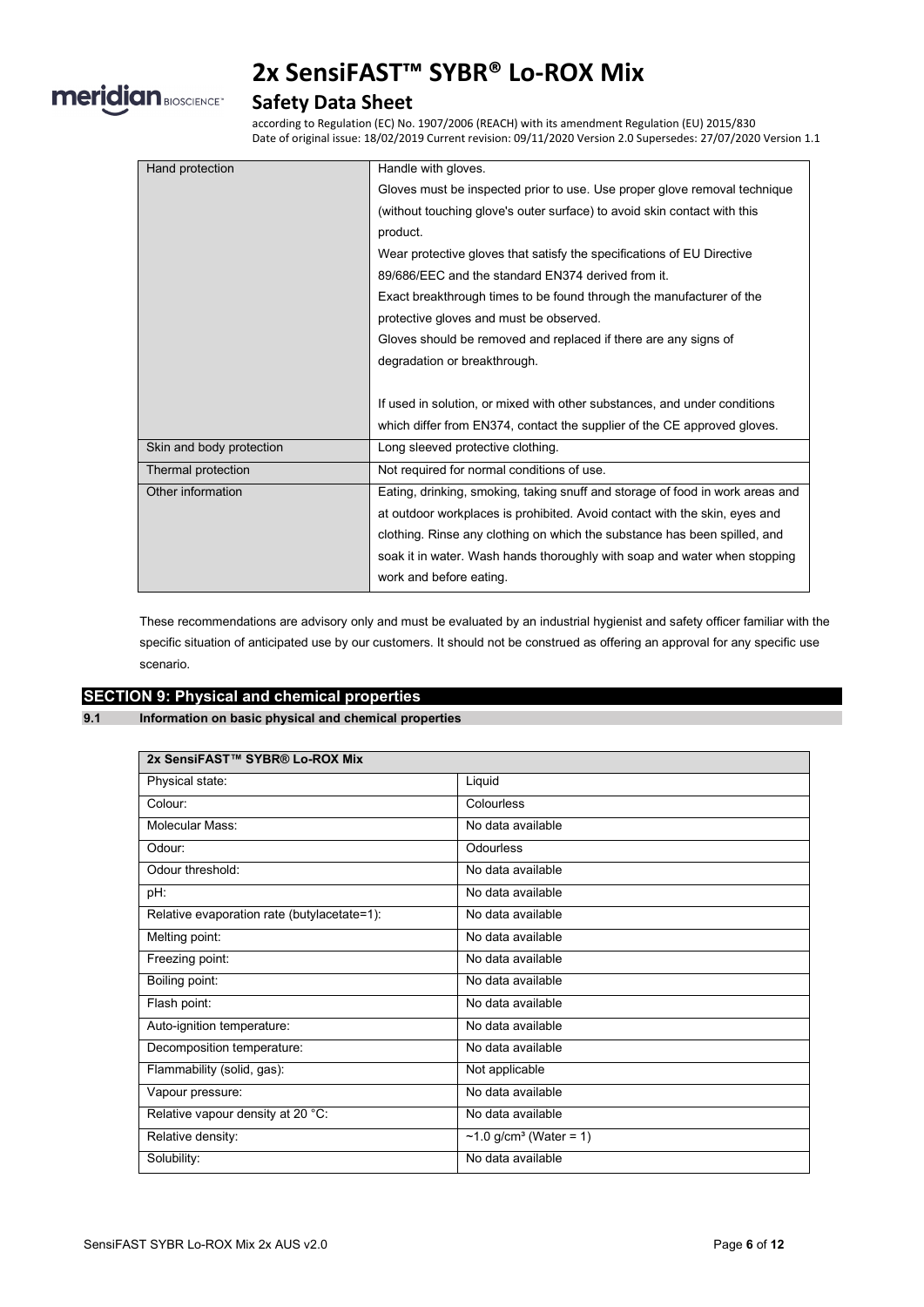

# **Safety Data Sheet**

according to Regulation (EC) No. 1907/2006 (REACH) with its amendment Regulation (EU) 2015/830 Date of original issue: 18/02/2019 Current revision: 09/11/2020 Version 2.0 Supersedes: 27/07/2020 Version 1.1

| Log Pow:              | No data available |
|-----------------------|-------------------|
| Viscosity, kinematic: | No data available |
| Viscosity, dynamic:   | No data available |
| Oxidising properties: | No data available |
| Explosive properties: | No data available |
| Explosive limits:     | No data available |

#### **9.2 Other information**

Data for the other parameters of the mixtures are not available, because no registration and no chemical safety report is required.

**Relevant Properties of Substance Group**: None

**SECTION 10: Stability and reactivity 10.1 Reactivity** Stable under normal conditions. **10.2 Chemical stability** Stable under recommended conditions. **10.3 Possibility of hazardous reactions** None known. **10.4 Conditions to avoid** Extremely high or low temperatures. **10.5 Incompatible materials** Bases, Oxidizing agents, Reducing agents, Alkali metals, Strong Acids, Acid chlorides, Phosphorus halides. **10.6 Hazardous decomposition products**

Hazardous decomposition products formed under fire conditions – Carbon oxides, Nitrogen oxides, Hydrogen chloride gas, Phosphorus oxides, Potassium oxides, Magnesium oxide, Sulphur oxides, Hydrogen sulfide gas, Lithium oxides.

In the event of fire: see section 5

## **11.1 Information on toxicological effects**

| Glycerol                        |                             |
|---------------------------------|-----------------------------|
| LD50 oral rat                   | 12,600 mg/kg                |
| LC50 inhalation rat 4hr         | $>2.75$ mg/l                |
| LD50 Dermal rabbit              | 10,000 mg/kg                |
| LD50 Dermal guinea pig          | 56750 mg/kg                 |
| <b>TSCA Inventory:</b>          | Listed (1,2,3-Propanetriol) |
| California Proposition 65 List: | Not listed                  |
| Australia NICNAS:               | Not listed                  |
| Canada CEPA 1999:DSL:           | Not listed                  |
| Japan CSCL/PRTR:                | Not listed                  |
| Japan PDSCL:                    | Not listed                  |
| Japan ISHL:                     | Not listed                  |
| South Korea TCCA:               | Not listed                  |
| Korea Exist Chem Inventory:     | KE-29297                    |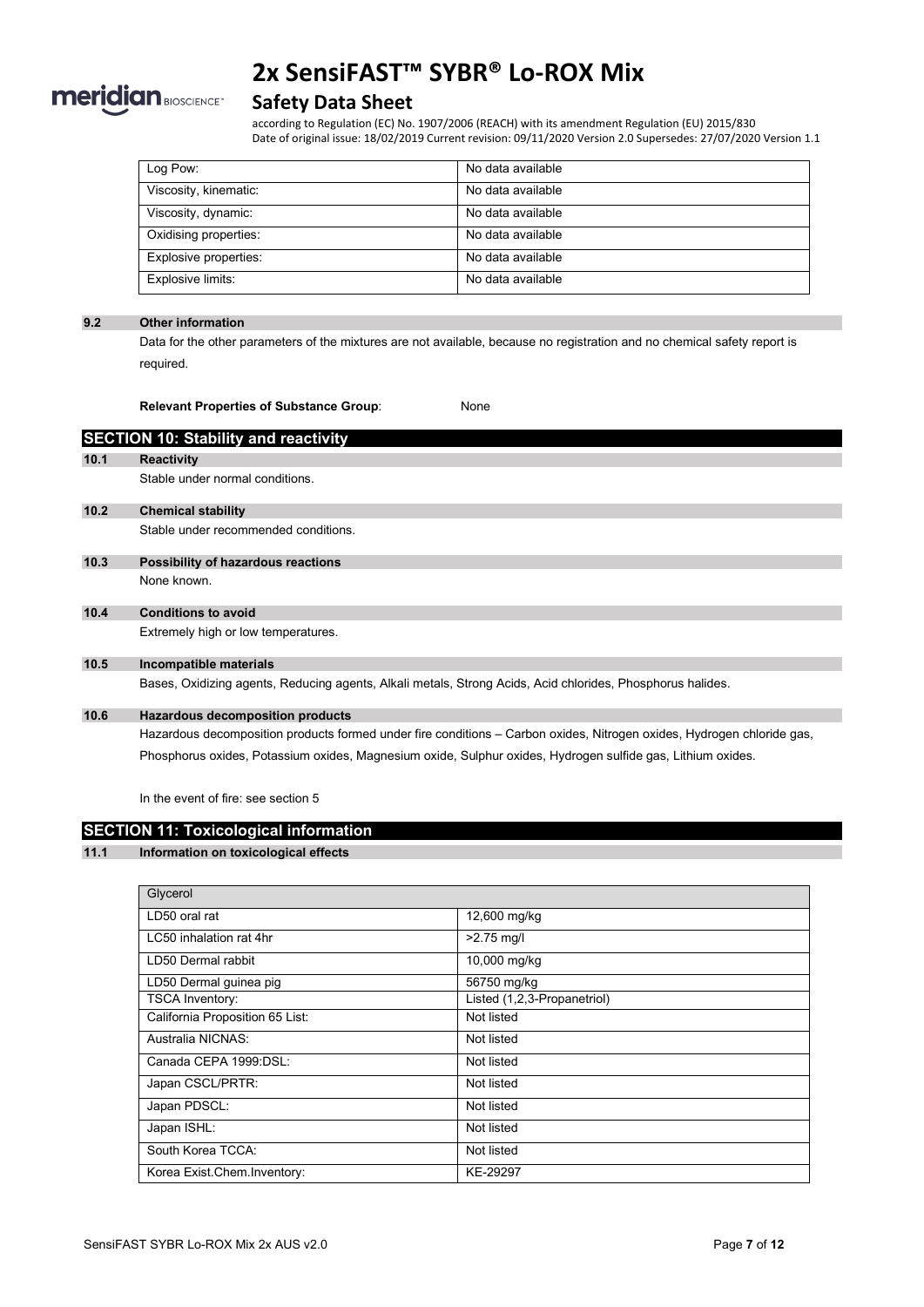

# **Safety Data Sheet**

according to Regulation (EC) No. 1907/2006 (REACH) with its amendment Regulation (EU) 2015/830 Date of original issue: 18/02/2019 Current revision: 09/11/2020 Version 2.0 Supersedes: 27/07/2020 Version 1.1

| RTECS:                                                     | MA8050000     |
|------------------------------------------------------------|---------------|
| $4-(1,1,3,3)$ -Tetramethylbutyl)phenyl polyethylene glycol |               |
| LD50 Dermal rabbit                                         | >3000 mg/kg   |
| RTECS:                                                     | Not available |

Quantitative data on the toxicity of this product is not available.

| 2x SensiFAST™ SYBR® Lo-ROX Mix                   |                                                              |
|--------------------------------------------------|--------------------------------------------------------------|
| Acute toxicity                                   | Not classified                                               |
| Additional information                           | Based on available data, the classification criteria are not |
|                                                  | met.                                                         |
| Skin corrosion/irritation                        | Not classified.                                              |
| Additional information                           | Based on available data, the classification criteria are not |
|                                                  | met.                                                         |
| Serious eye damage/irritation                    | Not classified.                                              |
| Additional information                           | Based on available data, the classification criteria are not |
|                                                  | met.                                                         |
| Respiratory or skin sensitisation                | Not classified                                               |
| Additional information                           | Based on available data, the classification criteria are not |
|                                                  | met.                                                         |
| Germ cell mutagenicity                           | Not classified.                                              |
| Additional information                           | Based on available data, the classification criteria are not |
|                                                  | met.                                                         |
| Carcinogenicity                                  | Not classified.                                              |
| Additional information                           | Based on available data, the classification criteria are not |
|                                                  | met.                                                         |
| Reproductive toxicity                            | Not classified.                                              |
| Additional information                           | Based on available data, the classification criteria are not |
|                                                  | met.                                                         |
| Specific target organ toxicity (single exposure) | Not classified.                                              |
| Additional information                           | Based on available data, the classification criteria are not |
|                                                  | met.                                                         |
| Aspiration hazard                                | Not classified.                                              |
| Additional information                           | Based on available data, the classification criteria are not |
|                                                  | met.                                                         |
| Potential adverse human health effects and       | Not expected to present a significant hazard under           |
| symptoms:                                        | anticipated conditions of normal use.                        |
|                                                  |                                                              |

# **SECTION 12: Ecological information**

**12.1 Toxicity**

| Glycerol                                               |                                                                  |
|--------------------------------------------------------|------------------------------------------------------------------|
| Ecology - Water                                        | Not Classified                                                   |
| LC50 - Fish (Salmo gairdneri) 96hr                     | 54,000 mg/l                                                      |
| LC50 - Bacteria, activated sludge                      | $> 1,000$ mg/l                                                   |
| EC50 - Daphnia (daphnia magna, locomotor effect)       | $> 10,000$ mg/l                                                  |
| 24hr                                                   |                                                                  |
| 4-(1,1,3,3-Tetramethylbutyl)phenyl polyethylene glycol |                                                                  |
| Ecology - Water                                        | Harmful to aquatic life with long lasting effects. Avoid contact |
|                                                        | of substance/mixture to environment.                             |
| LC50 – Fish Pimephales promelas (fathead minnow)       | $4 - 8.9$ mg/l                                                   |
| 96hr                                                   |                                                                  |
| LC50 - Daphnia magna (Water flea) 48hr                 | 18 - 26 mg/l                                                     |

Environmental hazards must not be labelled with P phrases until 125 mL or 125 g (EU 1272/2008 Annex I - 1.5.2).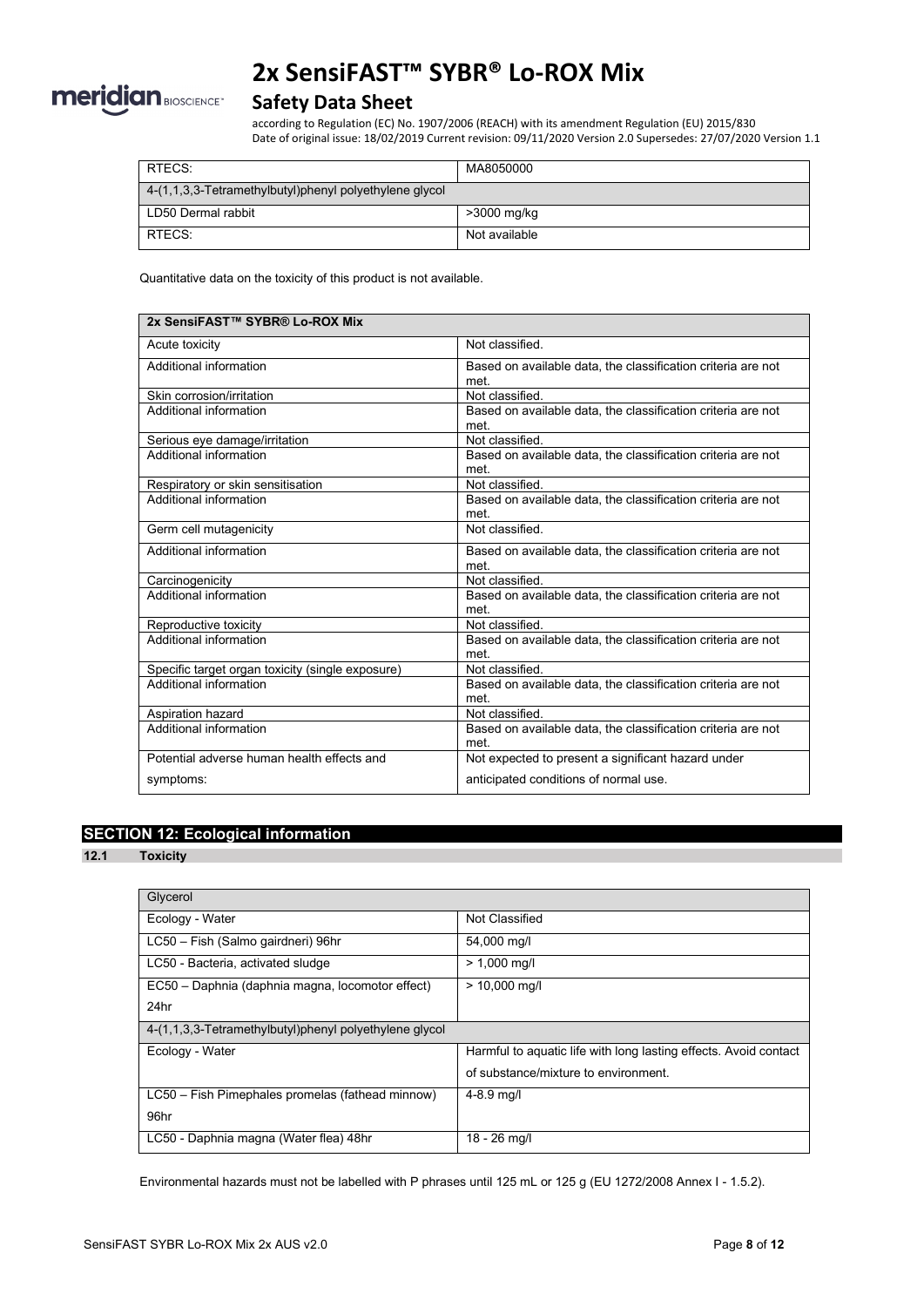

# **Safety Data Sheet**

according to Regulation (EC) No. 1907/2006 (REACH) with its amendment Regulation (EU) 2015/830 Date of original issue: 18/02/2019 Current revision: 09/11/2020 Version 2.0 Supersedes: 27/07/2020 Version 1.1

### **12.2 Persistence and degradability**

| Glvcerol                                               |                   |
|--------------------------------------------------------|-------------------|
| Biodegradation                                         | No data available |
| 4-(1,1,3,3-Tetramethylbutyl)phenyl polyethylene glycol |                   |
| Biodegradation                                         | No data available |

#### **12.3 Bioaccumulative potential**

| Glycerol                                               |                                     |
|--------------------------------------------------------|-------------------------------------|
| Bioconcentration factor (BCF REACH)                    | No additional information available |
| Log Pow                                                | $-1.76$                             |
| 4-(1,1,3,3-Tetramethylbutyl)phenyl polyethylene glycol |                                     |
| Bioconcentration factor (BCF REACH)                    | No additional information available |
| Log Pow                                                | No data available                   |

#### **12.4 Mobility in soil**

| Glycerol                                               |                      |
|--------------------------------------------------------|----------------------|
| Ecology - Soil                                         | Miscible with water. |
| 4-(1,1,3,3-Tetramethylbutyl)phenyl polyethylene glycol |                      |
| Ecology - Soil                                         | No data available.   |

#### **12.5 Results of PBT and vPvB assessment**

| Glycerol                                                                               |
|----------------------------------------------------------------------------------------|
| This substance/mixture does not meet the PBT criteria of REACH regulation, annex XIII  |
| This substance/mixture does not meet the vPvB criteria of REACH regulation, annex XIII |
| 4-(1,1,3,3-Tetramethylbutyl)phenyl polyethylene glycol                                 |
| This substance/mixture does not meet the PBT criteria of REACH regulation, annex XIII  |
| This substance/mixture does not meet the vPvB criteria of REACH requiation, annex XIII |

#### **12.6 Other adverse effects**

| Glycerol                                               |
|--------------------------------------------------------|
| No additional information available.                   |
| 4-(1,1,3,3-Tetramethylbutyl)phenyl polyethylene glycol |
| Very toxic to aquatic life with long lasting effects.  |

# **SECTION 13: Disposal considerations**

## **13.1 Waste treatment methods**

| Waste disposal recommendations: | <b>Product</b>                                                             |
|---------------------------------|----------------------------------------------------------------------------|
|                                 | Offer surplus and non-recyclable solutions to a licensed disposal company. |
|                                 | Contaminated packaging                                                     |
|                                 |                                                                            |
|                                 | Dispose of as unused product.                                              |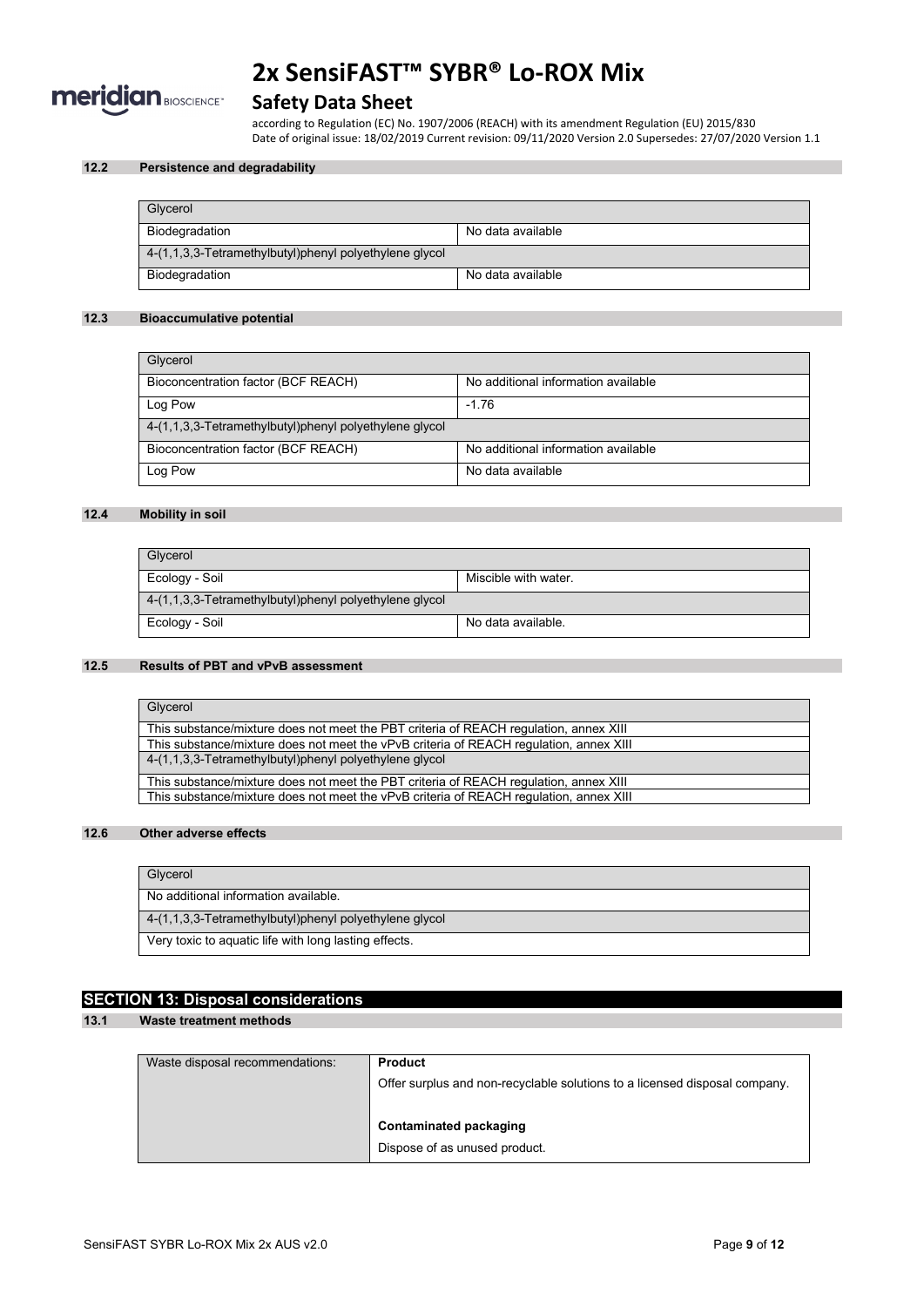

# **Safety Data Sheet**

according to Regulation (EC) No. 1907/2006 (REACH) with its amendment Regulation (EU) 2015/830 Date of original issue: 18/02/2019 Current revision: 09/11/2020 Version 2.0 Supersedes: 27/07/2020 Version 1.1

## **SECTION 14: Transport information**

In accordance with ADR / RID / IMDG / IATA / ADN

#### **14.1 UN number**

| UN-No. (ADR)  | Not regulated |
|---------------|---------------|
| UN-No. (IMDG) | Not regulated |
| UN-No. (IATA) | Not regulated |
| UN-No. (ADN)  | Not regulated |
| UN-No. (RID)  | Not regulated |

#### **14.2 UN proper shipping name**

| Proper Shipping Name        | Not regulated |
|-----------------------------|---------------|
| Proper Shipping Name (IMDG) | Not regulated |
| Proper Shipping Name (IATA) | Not regulated |
| Proper Shipping Name (ADN)  | Not regulated |
| Proper Shipping Name (RID)  | Not regulated |

### **14.3 Transport hazard class(es)**

| Transport hazard class(es) (ADR)  | Not regulated |
|-----------------------------------|---------------|
| Transport hazard class(es) (IMDG) | Not regulated |
| Transport hazard class(es) (IATA) | Not regulated |
| Transport hazard class(es) (ADN)  | Not regulated |
| Transport hazard class(es) (RID)  | Not regulated |

#### **14.4 Packing group**

| Packing group        | Not regulated |
|----------------------|---------------|
| Packing group (IMDG) | Not regulated |
| Packing group (IATA) | Not regulated |
| Packing group (ADN)  | Not regulated |
| Packing group (RID)  | Not regulated |

#### **14.5 Environmental hazards**

| Dangerous for<br>the environment ' | No                                             |
|------------------------------------|------------------------------------------------|
| pollutant<br>Marine                | No                                             |
| Other<br>∶information              | ' information available<br>supplementarv<br>ΝO |

### **14.6 Special precautions for user**

| Overland transport        | Not regulated |
|---------------------------|---------------|
| Transport by sea          | Not regulated |
| Air transport             | Not regulated |
| Inland waterway transport | Not regulated |
| Rail transport            | Not regulated |

#### **14.7 Transport in bulk according to Annex II of MARPOL and the IBC Code**

Not applicable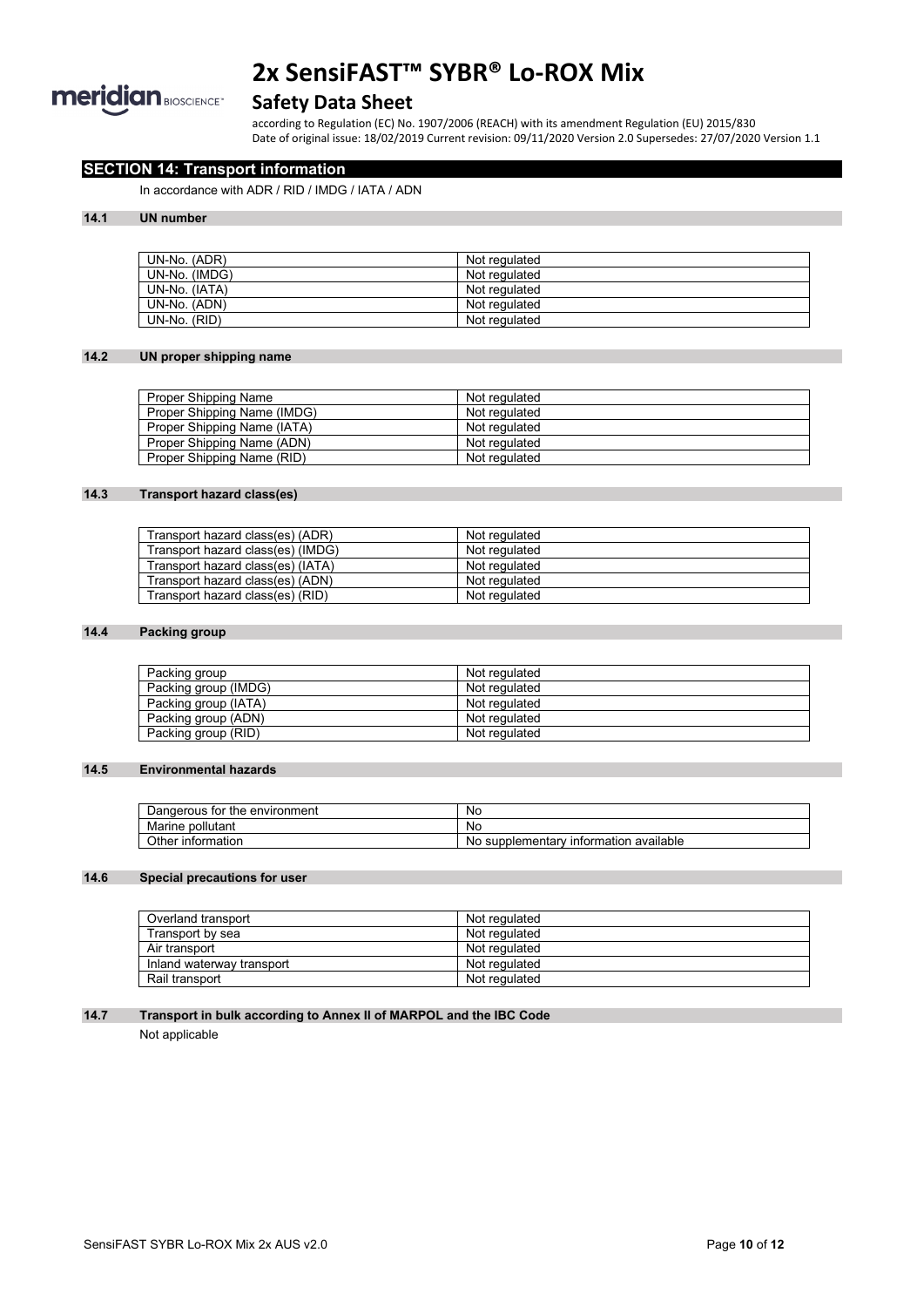

# **Safety Data Sheet**

according to Regulation (EC) No. 1907/2006 (REACH) with its amendment Regulation (EU) 2015/830 Date of original issue: 18/02/2019 Current revision: 09/11/2020 Version 2.0 Supersedes: 27/07/2020 Version 1.1

### **SECTION 15: Regulatory information**

#### **15.1 Safety, health and environmental regulations/legislation specific for the substance or mixture Authorisations and/or restrictions on use:**

REACH - Candidate List of Substances of Very High Concern for Authorisation (Article 59) p-tertiary-Octylphenoxy polyethyl alcohol.

This product contains a substance listed on Annex XIV of the REACH Regulation (EC) Nr. 1907/2006.

Listed substance / Sunset Date: p-tertiary-Octylphenoxy polyethyl alcohol / 04.01.2021.

After the sunset date the use of this substance requires either an authorization or can only be used for exempted uses, e.g. use in scientific research and development which includes routine analytics or use as intermediate.

### **15.2 Chemical safety assessment**

**No chemical safety assessment has been carried out**

### **SECTION 16: Other Information**

#### **16.1 Full text of H, EUH and P statements**

| H402 | life<br>าuatic<br>ntul<br>LC.<br>1dl                                                          |
|------|-----------------------------------------------------------------------------------------------|
| H412 | $\cdots$<br>$\cdots$<br>effects<br>with<br>lite.<br>lastıng<br>ntul<br>Iona<br>aquatic<br>⊣ar |

### **16.2 Training Advice**

Regular safety training

#### **16.3 Abbreviations and acronyms**

| <b>ADR</b>       | Accord européen relatif au transport international des marchandises Dangereuses par Route      |
|------------------|------------------------------------------------------------------------------------------------|
| <b>ATE</b>       | <b>Acute Toxicity Estimate</b>                                                                 |
| CAS              | <b>Chemical Abstracts Service number</b>                                                       |
| <b>CLP</b>       | Classification, Labeling and Packaging                                                         |
| <b>DNEL</b>      | Derived No effect I imit                                                                       |
| EC.              | <b>European Community</b>                                                                      |
| EC <sub>50</sub> | <b>Effective Concentration 50%</b>                                                             |
| EN               | European Norm                                                                                  |
| <b>IARC</b>      | International Agency for Research on Cancer                                                    |
| <b>IATA</b>      | International Air Transport Association                                                        |
| <b>IBC</b>       | Intermediate Bulk Container                                                                    |
| <b>IMDG</b>      | International Maritime Dangerous Goods Code                                                    |
| <b>IMO</b>       | International Maritime Organisation                                                            |
| <b>LC50</b>      | Lethal Concentration 50%                                                                       |
| LD50             | Lethal Dose 50%                                                                                |
| <b>MAC</b>       | <b>Maximal Allowed Concentration</b>                                                           |
| O/W              | Oil-in-Water (chemistry)                                                                       |
| OECD             | Organisation for Economic Co-operation and Development                                         |
| <b>PBT</b>       | Persistent, bioaccumulative and toxic                                                          |
| <b>PMcc</b>      | Pensky-Martens Closed Cup test                                                                 |
| PNEC             | Predicted no effect concentration                                                              |
| <b>REACH</b>     | Registration, Evaluation and Authorisation of CHemicals                                        |
| <b>RID</b>       | Règlement concernant le transport international ferroviaire de marchandises                    |
| <b>STEL</b>      | Short Term Exposure Limit                                                                      |
| <b>TWA</b>       | Time Weighted Average                                                                          |
| <b>UNXXXX</b>    | Number assigned by the United Nations Committee of Experts on the Transport of Dangerous Goods |
| vPvB             | Very persistent and very bioaccumulative                                                       |